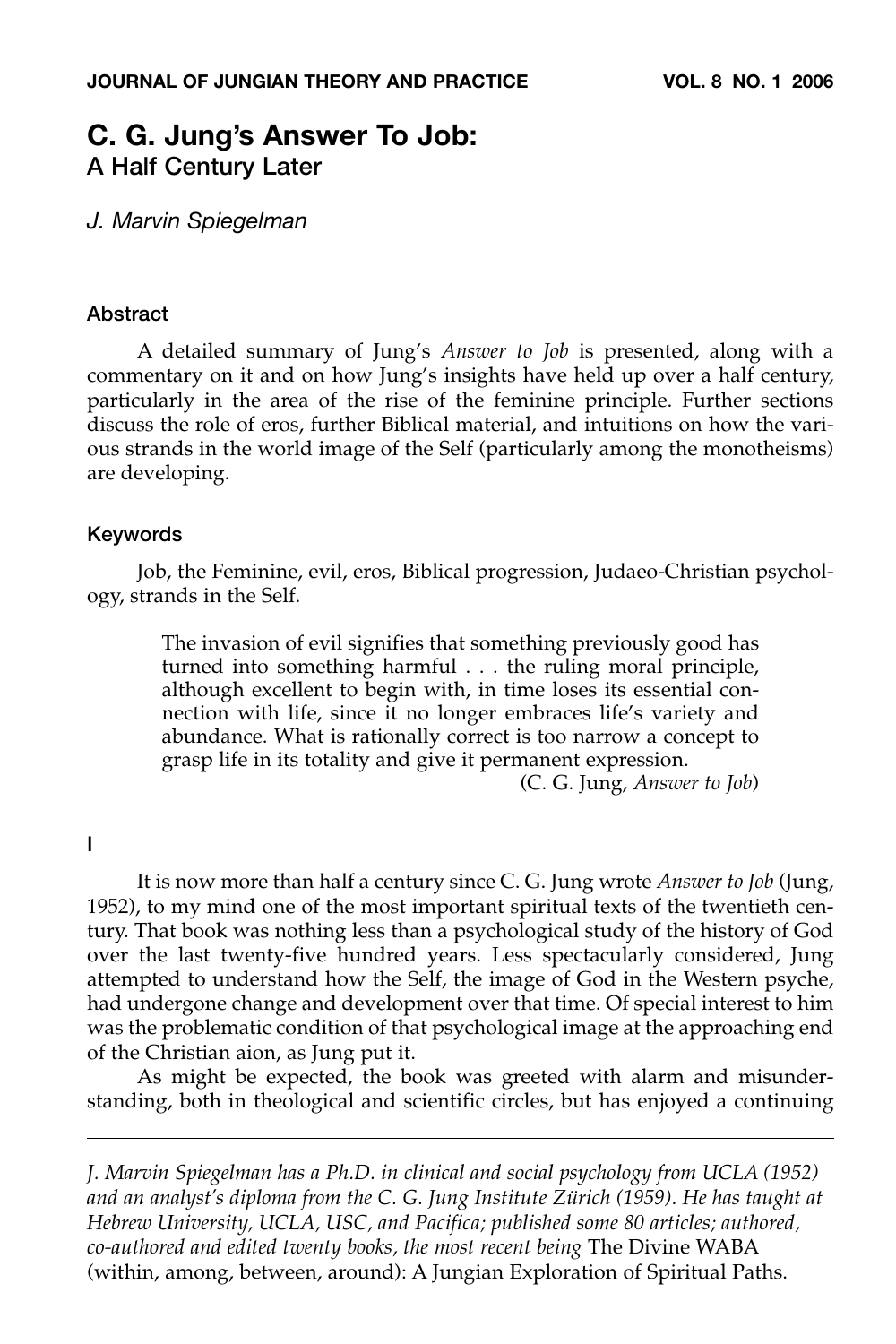interest among the educated public. The larger academic world has neglected this book, but a recent scholarly work has gathered together all the relevant literature (Bishop, 2002). Theologians, such as Victor White, from the Catholic side (White, 1959), and Martin Buber, from a Jewish perspective (Buber, 1952), found much to criticize in Jung's attempt at the "psychization," so to speak, of the God image. Comments even from some of Jung's followers suggest a lack of understanding of what he was about. In a 1993 volume of the *Journal of Analytical Psychology*, for example, two analysts, one from Britain and one from Israel, believed it necessary to interpret the text reductively, as reflecting Jung's childhood problems, so it is not surprising that this major work has proved difficult for many to grasp. On the other hand, another Jungian, Edward Edinger, has written an excellent introduction and commentary (Edinger, 1992). A former Jesuit, Jack Miles, has done something similar to Jung in writing a *Biography of God* (Miles, 1995), also basing himself on the Biblical text. In a personal communication, he told me that *Answer to Job* had impressed him, but that Jung did not sufficiently appreciate the role of Israel. I shall quote some of his work later on and add to it as well.

In this paper I propose to examine how Jung's predictions have held up and suggest how what he was trying to do can be extended, even if only a little. I will begin by presenting a summary of that book, together with some comments, to refresh those who may not have read it for some time and to provide necessary information for those who have not studied it. I begin by giving the flavor of Jung's (1952) writing, after the introduction:

The book of Job is a landmark in the long historical development of a divine drama. At the time the book was written, there were already many testimonies which had given a contradictory picture of Yahweh—the picture of a God who knew no moderation in his emotions and suffered precisely from this lack of moderation. He himself admitted that he was eaten up with rage and jealousy and that this knowledge was painful to him. Insight existed along with cruelty, creative power along with destructiveness. Everything was there, and none of these qualities was an obstacle to the other. Such a condition is only conceivable either when no reflecting consciousness is present at all, or when the capacity for reflection is very feeble and a more or less adventitious phenomenon. A condition of this sort can only be described as amoral. (para. 560)

So does Jung begin. He describes himself as a "modern man with a Christian education and background," but his astonishing insight also gives a Jew like me pause. One must note that the general Judaeo-Christian understanding is that it was this same god image that demanded the highest level of moral attainment that was possible in the ancient world. We are faced with the power of this divine antinomy and the experience of it in Job, whose greatest quality, says Jung, is that "he does not doubt the unity of God." He clearly sees that God is at odds with himself—so flatly at odds that Job is quite certain of finding in God a helper, an "advocate" against God. As certain as he is of the evil in Yahweh, he is equally certain of the good (para. 567). God is a personality and tremendously involved with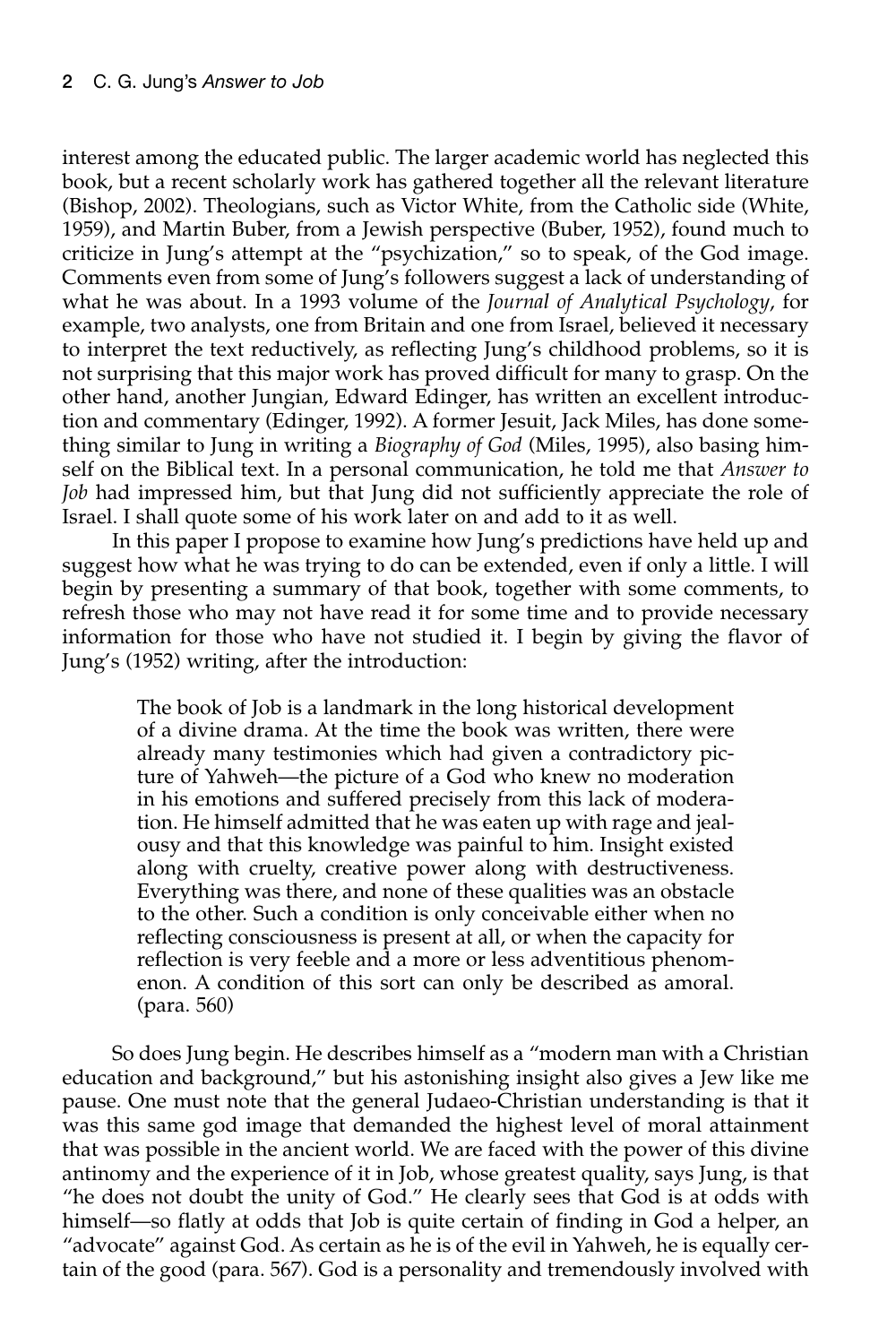humankind, in contrast with the all-ruling Father Zeus, who "in a benevolent and somewhat detached manner" (para. 568) allows the universe to go along, and only punishes the disorderly. The Greek god did not moralize but ruled instinctively, demanding only the sacrifices due him, had neither plans for nor much involvement with human beings. The Jewish god needed human beings and swore to David, for example in the 89th Psalm, that he would not lie to him. Yet he "who watched so jealously over the fulfillment of laws and contracts, broke his own oath" (para. 570). This is an image of a being that lacks self-reflection. He is not imperfect or evil, like a Gnostic demiurge, but is everything in its totality.

Why, then, does God need man? He needs humankind, says Jung, in order to achieve a greater consciousness, a more precise rendering of himself to himself. Yet he is ambivalent about this, abandoning his faithful servant, Job, to evil. This poor victim of a divine plot is thereby secretly lifted up to a superior knowledge which God himself does not possess, namely his own antinomy. Yet we discover that Job is an outward occasion for an inward dialectic in God himself (para. 587). It is as if God projects his skepticism on Job and the latter is challenged as though he, himself, were a god!

Man is enormously elevated thereby, something that has never happened before: "Without knowing or wanting it, a mortal man is raised by his moral behavior above the stars in heaven, from which position of advantage he can behold the back of Yahweh, the abysmal world of 'shards'" (para. 595). Jung is referring here to the idea in Kabbalah that the shards are counterpoles to the ten *sephiroth*, or stages in the revelation and manifestation of God's creative power. The shards represent the forces of evil, which are a by-product of the process of the *sephiroth* manifesting and a consequence of previous, inadequate experiments in creation. Job has discovered that God is a phenomenon, "not a man"—even less than human at times (para. 600). Jung points out that to assume that the creator of the world is a conscious being is a disastrous prejudice which leads to such nonsensical doctrines as the *privatio boni*, that evil is just the absence of good. Job reacts in an adjusted way, but sees that Yahweh behaves as irrationally as a cataclysm and then "wants to be loved, honored, worshipped and praised as just. . . . One can submit to such a God only with fear and trembling . . . but a relationship of trust is out of the question to our modern way of thinking" (paras. 604–605). Yet Yahweh demands loyalty and gets it. By humiliating Job, however, he pronounces judgment on himself and gives man moral satisfaction that is not recognized. This could have resulted in the relativization that affected the Greek gods, but this did not happen for the next two thousand years. Yet God's dual nature was perceived by the unconscious mind of man and this was bound to have far-reaching consequences.

Jung now makes a *discursus* back to the time when the Book of Job was written, between 600 and 300 B.C.E., which places it also about the time of the Book of Proverbs. He does so in order to assess what was happening in the psyche at this time. He thereby demonstrates the development of the idea of the "incarnation" and the subsequent emergence of the Christian story. The Book of Proverbs shows the effect of Greek influence in that the idea of Sophia, the *Sapientia Dei* or Wisdom of God, is presented as a feminine spirit that existed before Creation. This Sophia is a part of God with characteristics like the Johannine *Logos*, the *Chochma* of Kabbalah, and also Indian *Shakti*. This feminine wisdom is exalted as the Word of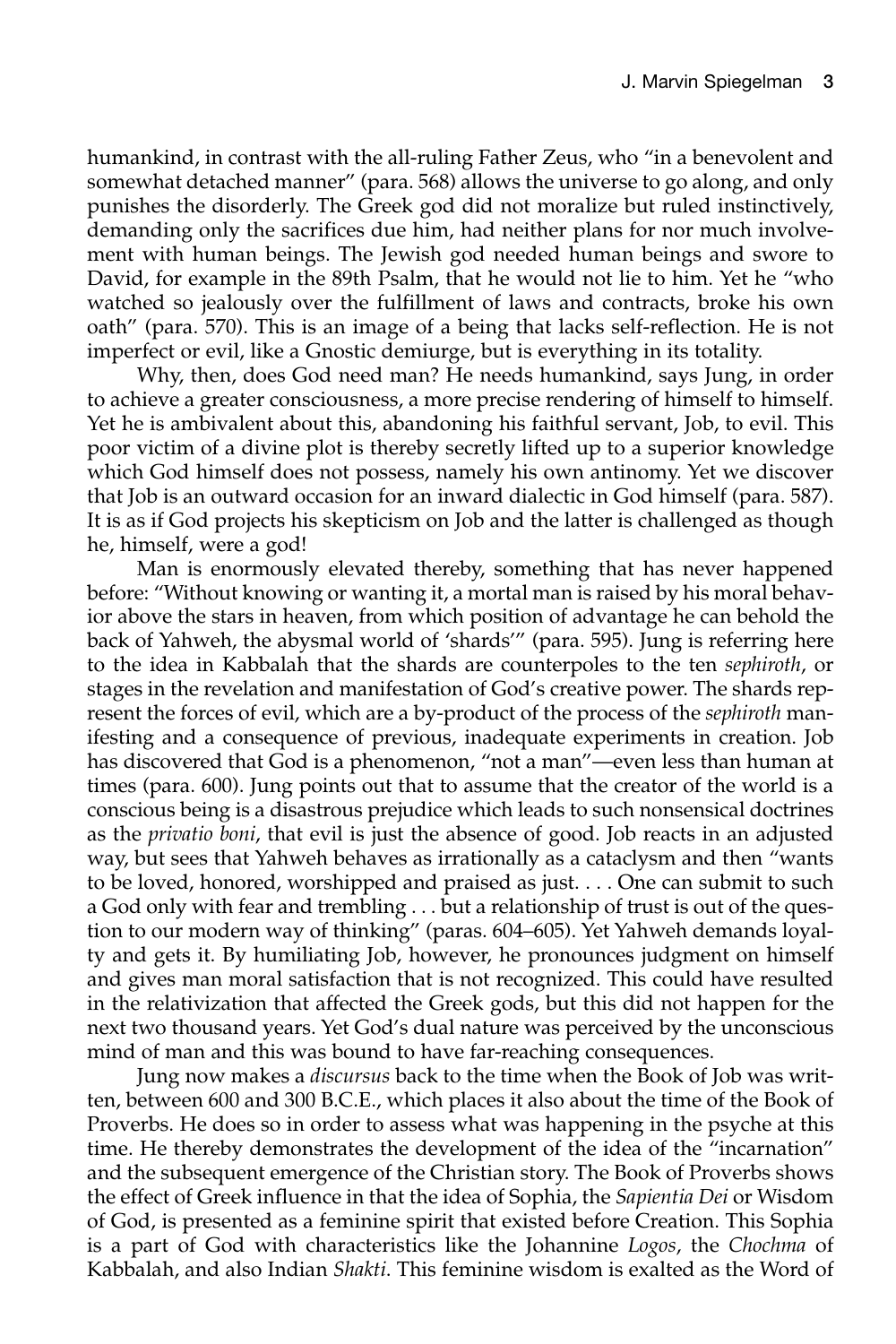God, who brooded over the waters at the beginning and has her throne in heaven. In the *Wisdom of Solomon*, she is wisdom as a loving spirit and "better than might." Again I quote more fully from Jung:

> From the ancient records we know that the divine drama was enacted between God and his people, who were betrothed to him, the masculine dynamis, like a woman, and over whose faithfulness he watched jealously. A particular instance of this is Job, whose faithfulness is subjected to a savage test. As I have said, the really astonishing thing is how easily Yahweh gives in to the insinuations of Satan. If it were true that he trusted Job perfectly, it would be logical for Yahweh to defend him, unmask the malicious slanderer, and make him pay for his defamation of God's faithful servant. But Yahweh never thinks of it, not even after Job's innocence has been proved. We hear nothing of a rebuke or disapproval of Satan. Therefore we cannot doubt Yahweh's connivance. His readiness to deliver Job into Satan's murderous hands proves that he doubts Job precisely because he projects his own tendency to unfaithfulness upon a scapegoat. There is reason to suspect that he is about to loosen his matrimonial ties with Israel but hides this intention from himself. (para. 616)

Jung shows that God, with the help of Satan, infallibly picks on the most faithful of the lot, Job. At the same time, God remembers a feminine being who was a friend and playmate from the beginning of the world, a first-born "stainless reflection of his glory and a master workman," namely, Sophia (para. 617). There must be some dire necessity for this anamnesis of Sophia; things just could not go on as before. The "just" God could not go on committing injustices and the "Omniscient" could not behave any longer like a clueless and thoughtless human being. Self-reflection becomes imperative, and for this Wisdom is needed. We realize that the failure to corrupt Job has induced changes in Yahweh's nature.

Jung carefully traces the early archetypal stories involving the pure son and impure one. He also reminds us that God did not say "it is good" for the creation of Monday, the second day, in which separation of the upper and lower firmament took place. This dualism was not "good." In the *pleroma*, the background, there is a perfect interplay of cosmic forces, but with Creation—the division of the word into distinct processes in space and time—conflict occurs. Perfection and completion begin their opposition. We also now discover that Yahweh's marriage with Israel had perfectionist aims in it and lacked the kind of relatedness that we now know as "eros." Rather than values and the appreciated subjectivity of the partner, there is only a relationship to a purpose which man must help to fulfill. Faithfulness of his people becomes more important the more he forgets Wisdom.

Job is the climax of this development. Man sees the split in God, needs Wisdom as an advocate. God, having been met and seen, needs her too. Therefore, this realization of Sophia, Wisdom, betokens a coming act of creation, which uses the Egyptian model of incarnation, in Pharaoh, but this is not merely repeating the archetype mechanically. "The real reason for God's becoming man is to be sought in his encounter with Job" (para. 634). This time it is not the world that is to be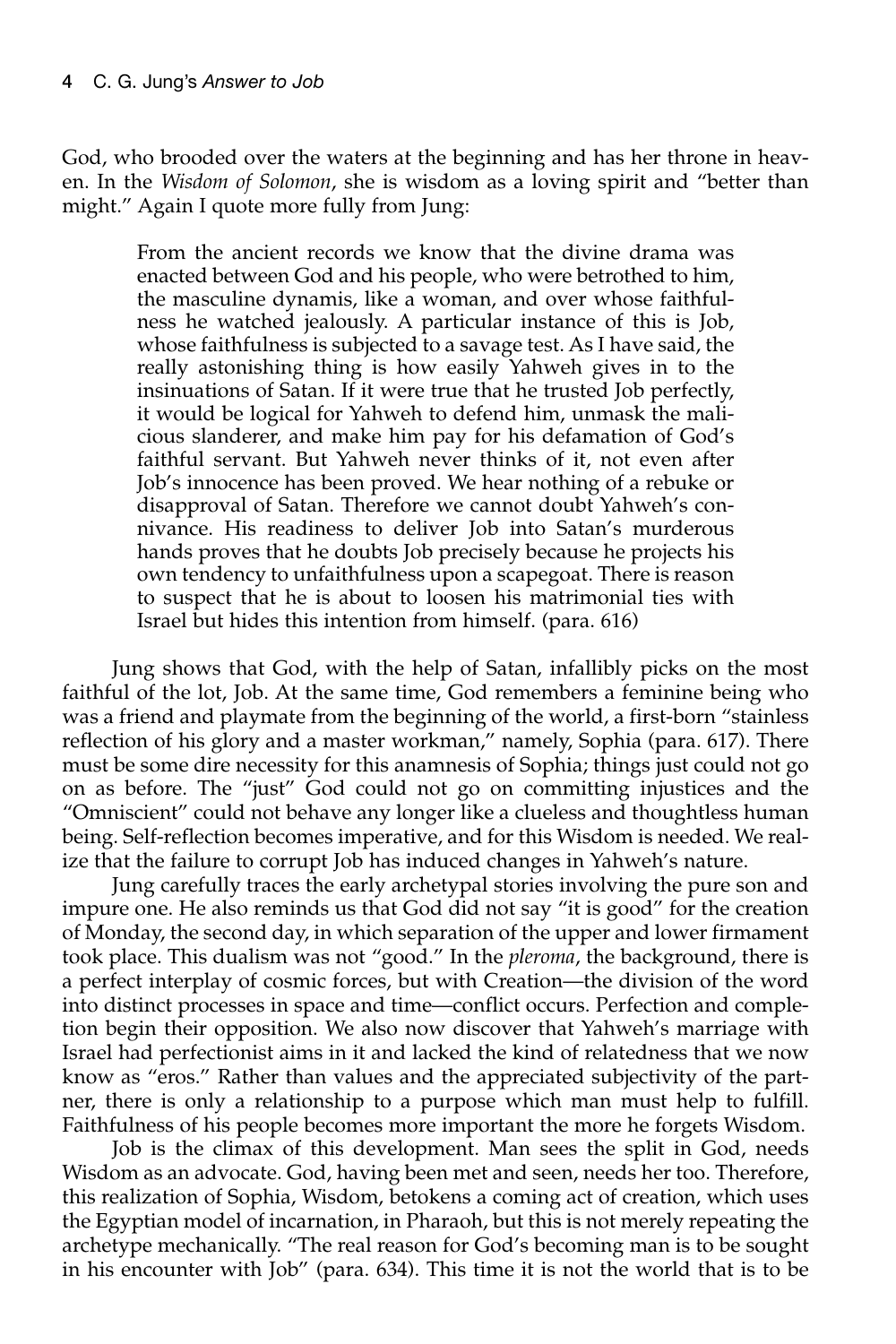changed. Rather, it is God who intends to change his own nature. Only one human being is to be created, a God-man, born of a human woman, a second Eve. This incarnation was only partial, since it was necessary to protect against evil, and thus he was more divine than human. Therefore, the perfectionism continued. Yet, says Jung: "One should make clear to oneself what it means when God becomes man. It means nothing less than a world-shaking transformation of God. It means more or less what Creation meant in the beginning, namely an objectivation of God. At the time of the Creation, he revealed himself in nature; now he wants to be more specific and become man" (para. 631).

From this we can understand that God is reality itself. When God created the world from the "void," he breathed his own mystery into every part of it. From this comes the belief that it is possible to know God from his creation (para. 630). If God is in everything already, why the incarnation? One would like to say that Christ had to appear in order to deliver mankind from evil, but, in fact, Yahweh could have simply stopped Satan, if he had wished. Rather, what we see is that *"Yahweh [God] must become man precisely because he has done man a wrong. He, the guardian of justice, knows that every wrong must be expiated, and Wisdom knows that moral law is above even him. Because his creature has surpassed him he must regenerate himself"* (para. 640, italics added). Jung does not bring to our attention here the familiar medieval image of Mary cradling the unicorn in her lap, seen as the wrath of God contained by her in conceiving the new divine child, but the link with this particular symbol of regeneration is most apropos.

Jung now shows us how the hero myth is invoked in order to bring about the desired experience of the divine, who now needs to know what it is like to be a human being. The dove and the love-goddess are implied, but the change in the ordinary myth of the hero-god dying young is shown by the precise experience of Christ. He is certainly identified with his love of humankind, but the scriptures also reveal a "certain irascibility" in his temperament, as is often the case with people who do not reflect about themselves. The great exception to this lack of questioning himself is found only at the very end, when he cries despairingly on the cross, "My God, my God, why hast thou forsaken me?" Jung now reveals what this means: "Here his human nature attains divinity; at that moment God experiences what it means to be a mortal man and drinks to the dregs what he made his faithful servant suffer. Here is given the answer to Job and, clearly, this supreme moment is as divine as it is human, as 'eschatological' as it is 'psychological'" (para. 647).

Jung tells us that Yahweh has now become the "good" God, but asks what we are to make of the cautious petition inserted into the prayer, "Lead us not into temptation?" That carry-over from the Psalms is hardly the mark of a divine who is the *summum bonum*. At this point, however, Jung contrasts the Catholic and Protestant views, which essentially results in freedom being seen as greater in the latter, but there is more rigidity, too, in that only the Scriptures are regarded as the word of God. Catholicism, with the doctrine of the Holy Spirit, can allow further revelations, such as the important one of the *Assumptio Mariae*. Jesus, we are made to see, is not fully human, and it is clear that *"just as man suffers from God, so God must suffer from man"* (para. 657, italics added). It is in this way, one might add, that the statement "Ye are Gods" can be realized. The result of this is that man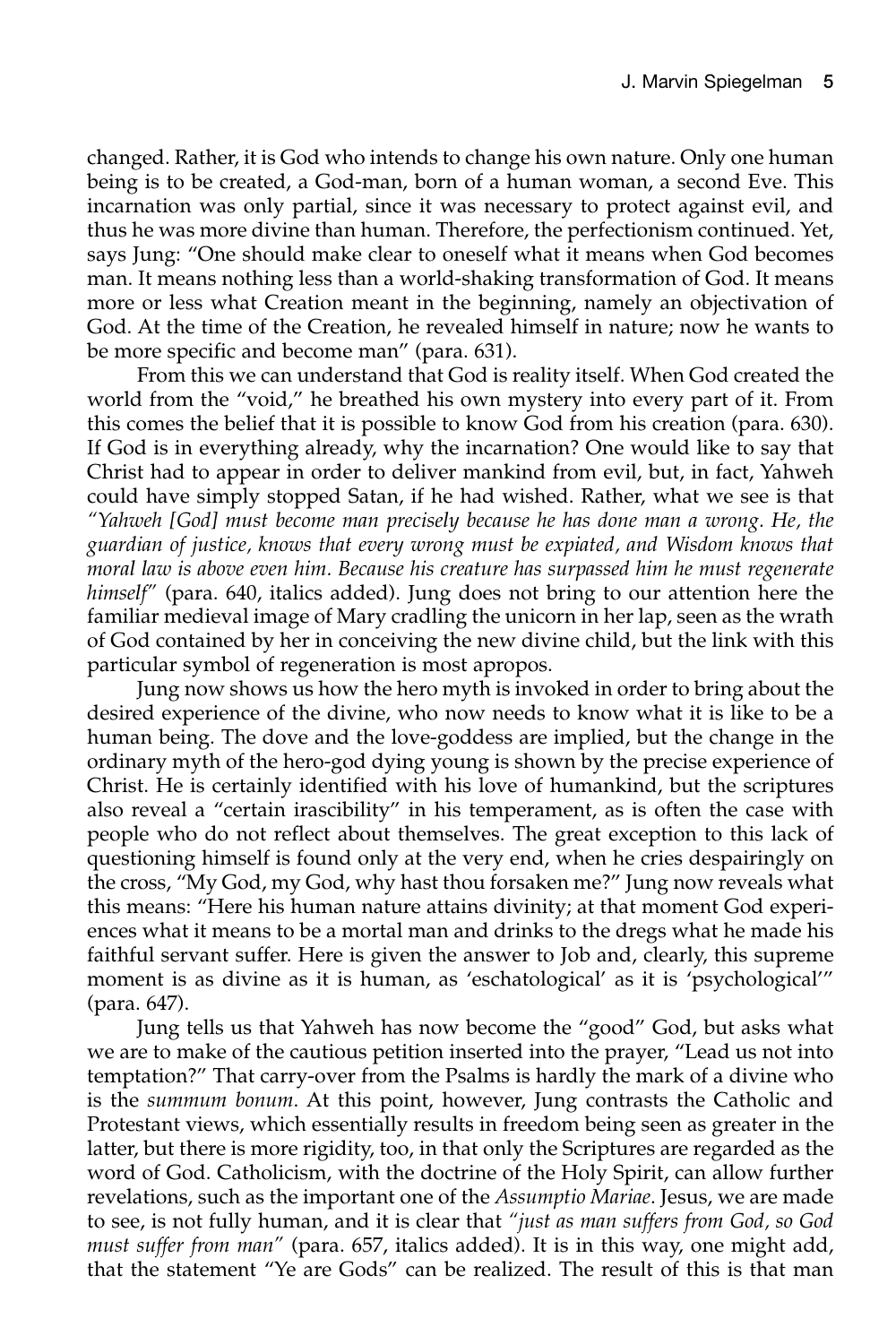himself is filled with divine conflict; he himself carries the symbol of the cross, which is spirit and flesh, divine and human, in his own being. *"It does not seem to fit God's purpose to exempt man from conflict and hence from evil"* (para. 659, italics added). Furthermore, Jung asks what kind of father could it be who demands the killing of his first born as a sacrifice? He is surely not the *summum bonum*! As in the Jewish experience, it is healthier to know the opposites, to fear God as well as to love Him.

Now Jung brings in the vision of Ezekiel of the "Higher Man," as well as the experience of the Buddha, in which there is a movement of the divine toward the mortal (the Son of Man) and the reverse. Both God and man want to escape from blind injustice. The central idea in this, Jung states, is: "The inner instability of Yahweh is the prime cause not only of the creation of the world, but also of the pleromatic drama for which mankind serves as a tragic chorus. . . . the two main climaxes are formed first by the Job tragedy and secondly by Ezekiel's revelation" (para. 686).

Job suffers, one might say, but Ezekiel becomes a witness. Enoch becomes a Son of Man in his ecstasy and comes closer also. All these moments culminate, says Jung, in Jesus, who, as a Jewish reformer and prophet of an exclusively good God, becomes a sacrifice to reconcile God with himself and with man. This incarnation is not confined to the one man, but is presaged as continual.

All this cultivation of good, Jung shows us, is brought to an enantiodromia in the Apocalypse of John (para. 698). He conjectures that the John of the Epistles is the same author as the former, since the continual preaching of goodness brings about the change into darkness shown in the Apocalypse. Jung also suggests that the more Christian the consciousness, the more heathen the unconscious. The very attractive heathen qualities, such as the image of the divine youth and beauties of spring, are particularly missing in Christianity, which even developed a denial of sexuality. The chief feature of the visions, however, was not just a personal shadow of John, but to compensate the too-light presentation of the divine. Thus John's vision extended far beyond the first half of the Christian aion of one thousand years. He anticipated the alchemists, Jacob Boehme, and perhaps even sensed God's birth in ordinary man, which the alchemists, Meister Eckhart, and Angelus Silesius also intuited (para. 733). The whole outline of the dark ending of the Piscean era is suggested, whose possibilities make mankind shudder. Jung speaks of the four horseman of the apocalypse, such as the atom bomb, chemical warfare, and the unspeakable destruction of the Holocaust. There is presented the paradoxical idea of God in the apocalypse as both a savior and author in the total universal destruction. God is forcing man to become conscious and unite the forces that assault him. The tendency is to both divide and unite; the need is to assimilate the dark God. Everything depends on man, says Jung: "The only thing that really matters now is whether man can climb up to a higher moral level, to a higher plane of consciousness, in order to be equal to the superhuman powers which the fallen angels have played into his hands" (para. 746). In short, man must know the Self, not the little self or ego, but the larger totality of which he is a part. The doctrine of the assumption of Mary into heaven points to a *hieros gamos*, a new divine marriage, which will bring about the birth of a divine child in man, which is synonymous with individuation.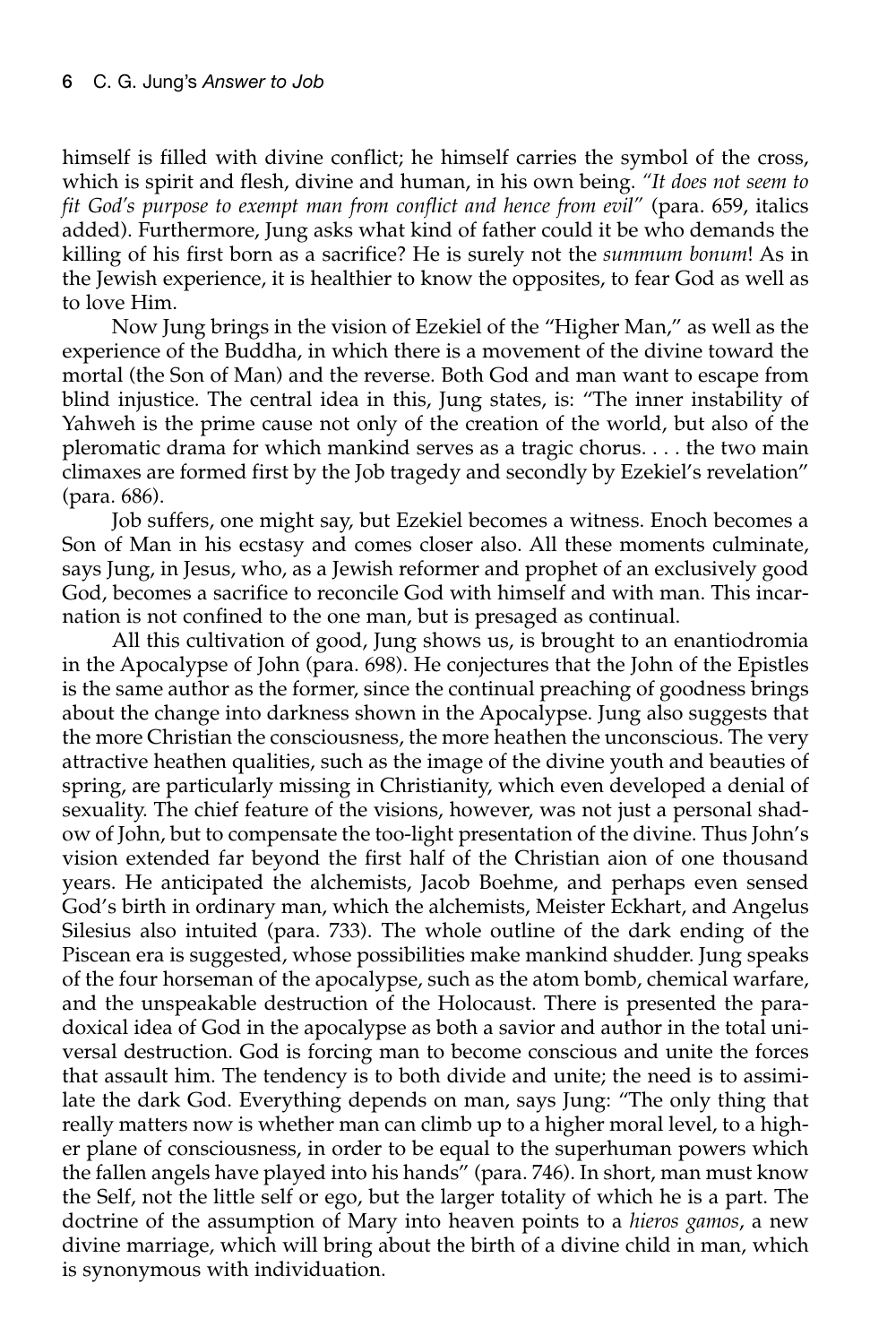Jung points out (in 1952!) that the evolution of consciousness has already indicated a change in that the feminine can no longer be second-class, but requires equality. This means that a man's religion (such as Protestantism) is not enough, and that the feminine needs to be represented in the *pleroma*, which is now taking place. The resulting divine birth means a process in which humanity becomes conscious of its own polarity—divinity and humanity, light and dark, good and evil in a total and precise way. The danger in such consciousness is a terrible inflation, which already exists on the world level among states. The antidote to this inflation is this realization: "Even the enlightened person remains what he is, and is never more than his own limited ego before the One who dwells within him, whose form has no knowable boundaries, who encompasses him on all sides, fathomless as the abysms of the earth and vast as the sky" (para. 758).

## **II**

We may now inquire whether, after half a century, Jung's evaluation of the evolution of the Self-image is supported or not by subsequent developments. Let us first consider his suggestion that the elevation of the feminine into the Godhead is truly a millennial event. On the outer level, it is surely true, as we all can see. Since 1950, women have advanced in power and recognition in every aspect of life everywhere in the West and, to some degree, in the East as well. But that has been largely secular. Does this also obtain in religious recognition?

Several years ago, I did a study of the changes and development of the image of Mary during the last two thousand years (Spiegelman, 1998). I noted in that paper that since the first appearance of the Virgin to James in the year 39 of our Common Era, until 1990, there had been a total of 244 different events. Half of these occurred after 1940 and fully one-third of them had taken place since the *Assumptio* in 1950. Clearly these visions increase in frequency as the last era ends and the new one begins.

The content of what Mary has had to say over the centuries has also undergone significant change. Initially, and until the early twentieth century, the message was one of love, compassion, and healing. Since Mary appeared to the three shepherd children in Fátima in 1917, there have been frequently expressed requests by her that Rosaries be said by the faithful, implying that human action and prayer are necessary to change conditions on earth, to bring peace, for example. And while Mary is still usually loving and kind, a note of urgency and demand is now present as well. Later messages include the statement that the Lord was very wroth with the sins of the world, that a second world war would occur, that atheist Russia would spread error throughout the world (and at a time when that country had not yet become the Soviet Union!), and that several nations would be annihilated. In later appearances, she continued to ask for intercessory prayer, but also told people not to worry about communist Russia, that she would take care of that matter. Apparently, she did! It is an insufficiently noted historical event that an imperial, communist Soviet Union allowed itself to be overthrown without necessity, and that this was the essential result of one or a few powerful men so inclined to let it happen. Perhaps it was Mary herself who spoke into Gorbachev's ear!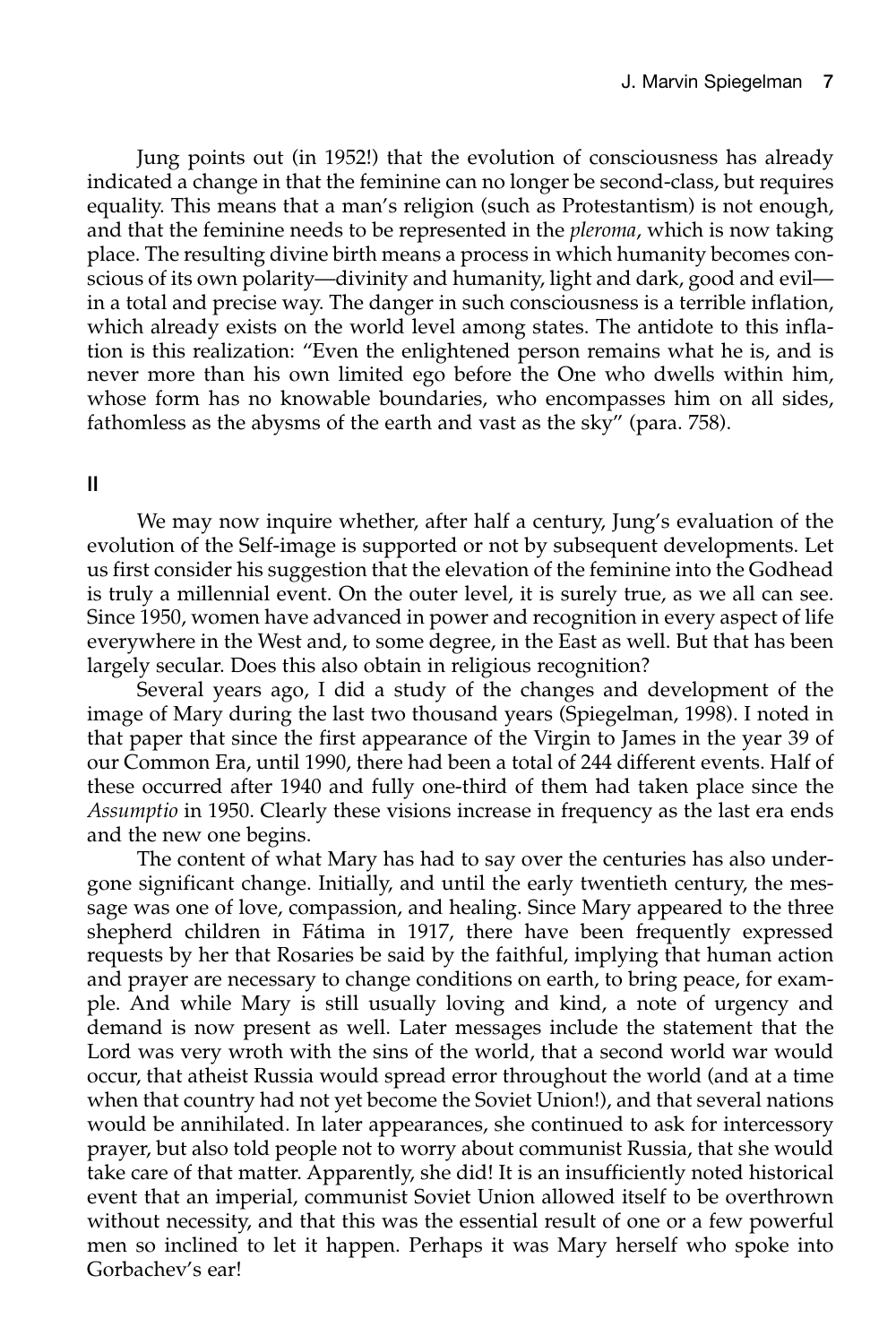In the most recent messages, Mary grows even more urgent: if people do not repent, "the Father will inflict terrible punishment on all humanity. It will be greater than the deluge, such as one has never seen before. Fire will fall from the sky and will wipe out a greater part of humanity," says the Madonna to Sister Agnes Sasagawa in Japan in 1973 (see Spiegelman, 1998). She goes on to say that the devil will penetrate everywhere, even among bishops of the church. Along with this dire message, however, Mary calls upon people to cooperate with her in saving the world. She calls for a "unity of heart" to console both her and Jesus. She says that God wishes to establish devotion to her immaculate heart in the whole world.

These messages suggest that Mary not only reveals her continuing love and care, but that she has become—as Jung predicted—coequal with Jesus, in that there is a "unity of heart" between them. She also asks for cooperation with all of humankind, not just Catholics or Christians. She even asks that Catholics respect other religions (although some Church officials dispute this). All this is necessary, she states, in order to soften the wrath of God at the terrible behavior of people in the world using their freedom in devilish ways. We must thus conclude that the image of Mary, seen psychologically, has indeed been elevated into heaven, now equal with God the Father and the Son and Holy Spirit. The Trinity has now evolved into a quaternity, a greater wholeness. We also now realize that the masculine divinity is in agreement that the world should be devoted to her immaculate heart. In the ruling images of the collective, therefore, this predicted Assumption of importance and power of the feminine principle has been and is being fulfilled—"on earth as it is in heaven," one might say, psychologically.

Finally, and most importantly, we are told that as many as possible of humankind should participate in acts of prayer and to do so in union with both masculine and feminine images of the divine, indicating that human beings have great potential influence in softening divine wrath. The power and significance of the individual in the psychic cosmos, both male and female, is affirmed in an extraordinary way. Is this not exactly what Jung suggested in 1952?

This vindication may have another, unfinished side to it. Jung's emphasis throughout his life was upon the need, for God and human beings, to grow in consciousness—this seemed to be the reason for man's existence altogether. This focus was also present in his seeing the aspect of the divine feminine that was being revealed, namely Sophia or Wisdom. Logos was his emphasis. In the closing chapter of his *Memories, Dreams, Reflections* (Jung, 1961), on the other hand, as an old man, he deeply and powerfully acknowledged the centrality of Eros and its mystery. In *Answer to Job*, however, the place and importance of love in the divine development and transformation is sparse. He does speak of Yahweh gradually "loosening" his marital ties to the Israelites, but it seems that love is not the issue. Yet love is—or became—a central issue in the development of Judaism and is of course of primary concern in the Christianity that arose out the dynamics that Jung was writing about. One wonders why he made no mention of the *Book of Ruth*, a text in the Hebrew Bible bursting with the value and wonder of several kinds of love. Furthermore, it is this book that literally connects the messianic tradition in both Judaism and Christianity. The Messiah, it affirms, is to be born out of the generations of a convert, Ruth, and will arise out of the seed of David.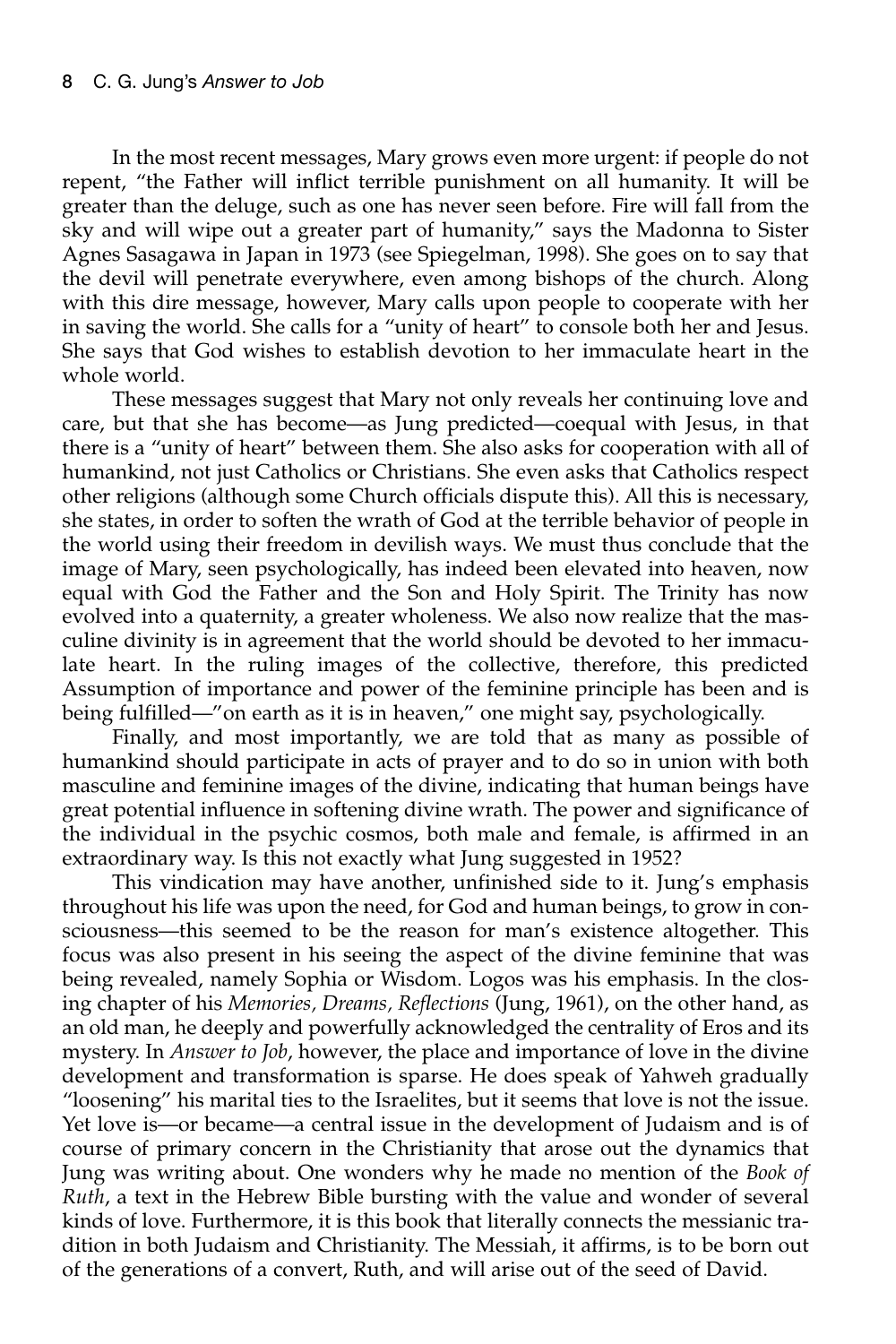Jack Miles (1995), in his *God, A Biography*, shows how love develops in the unfolding image of the deity. He says that love is not indicated as such in the Bible until Isaiah 40, when

The Lord begins suddenly to show an intense, intimate and prior awareness of Israel's fears and sorrows, doubts and assumptions, the novelty is . . . that the Lord has become mysterious.

He has been wrathful, vengeful and remorseful. But he has not been loving. It was not for love that he made man. It was not for love that he made the covenant with Abraham. It was not for love that he brought the Israelites out of Egypt or drove out the Canaanites before them. The 'steadfast love' of the Mosaic covenant was . . . rather a fierce mutual loyalty binding liege and vassal than any gentler emotion. (pp. 236–237)

He has been purposeful and faithful to the covenant, but not moved by the long-term suffering of the Israelites. But then the face changes in Second Isaiah:

Your maker is your husband. . . .the Holy One of Israel is your Redeemer. . . .The Lord has called you like a wife forsaken and grieved in spirit, like a wife of youth when she is cast off, says your God.

For a brief moment I forsook you, but with great compassion I will gather you. In overflowing wrath for a moment, I hid my face from you; but with everlasting love I will have compassion for you, says the Lord, your Redeemer. (Isaiah 54:4–8)

Miles continues: "What has happened to God that he is speaking this way? His life has surprised him. When he punished Israel, he did not anticipate that her sorrow would lead him toward love" (p. 249, referring to Isaiah 52:13–53:12).

This realization of the increasing capacity for love and the expectation of this in both God and man is, I think, central to the developing image of the Self and something that one is confronted with endlessly in analytic work. We discover in that work that not only is consciousness essential but that the capacity for love, as Freud also understood, is also central and is developed in that process. I might add here a contribution from that other strand in the western development of consciousness, the Greek, when I remind us of the story of Psyche and Eros, emerging in the later years of the Greco-Roman and early years of the Christian era. There, Aphrodite becomes a teacher of love to the psyche—unlike her earlier, mostly dangerous involvement with humans—and helps the ultimate union of psyche with her son Eros. I see this parallel development of eros, along with logos, as carried specifically, but not exclusively of course, by analytic work (Spiegelman, 1996).

As I have discussed elsewhere (Spiegelman, 2002), the archetypal image of Aphrodite can be seen as the ancestress of depth psychology, having entered the offices of Freud and Breuer at the end of the nineteenth century along with those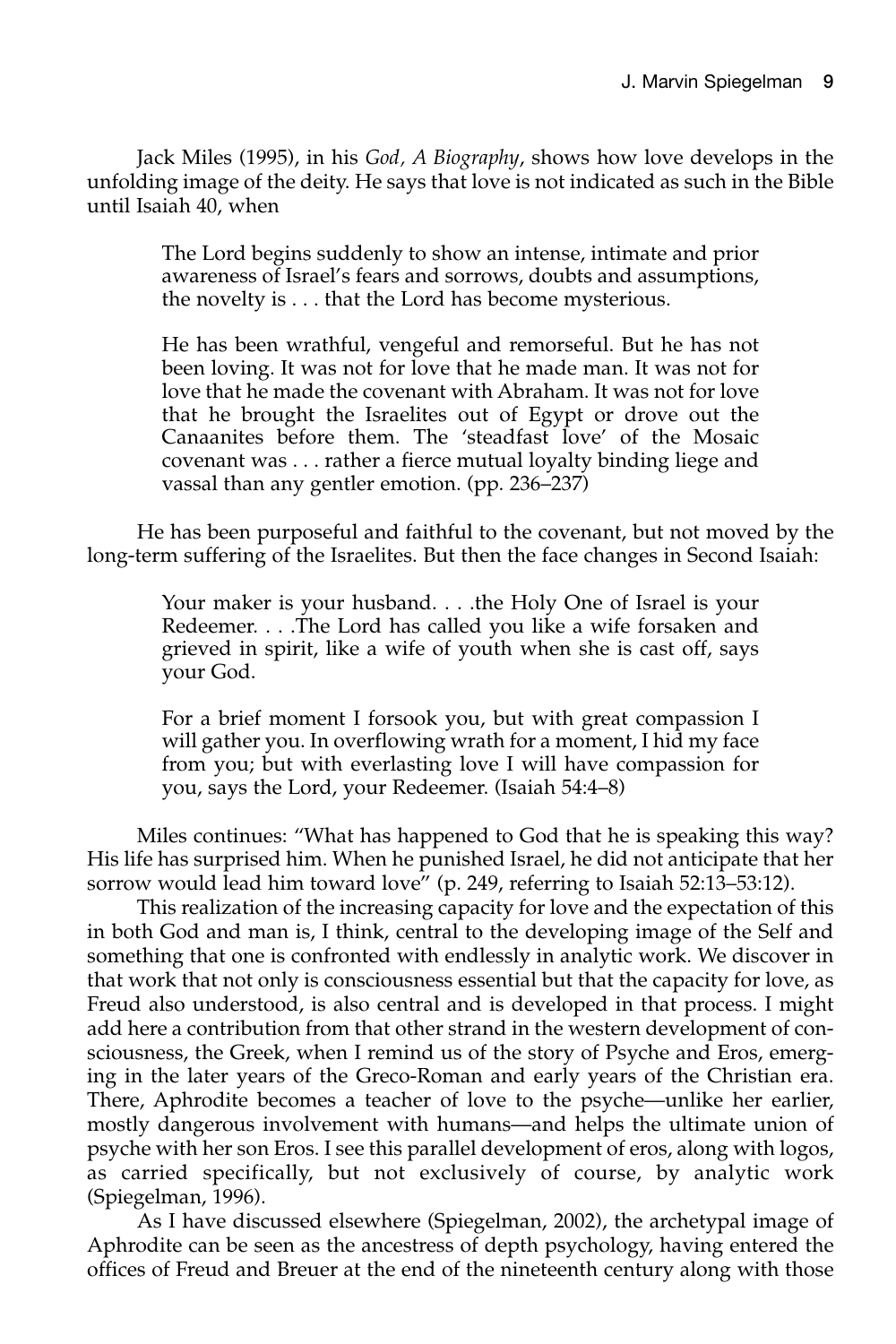women suffering from hysterical symptoms that dumbfounded positivistic science's understanding of the mind-body connection. The development of the archetypal feminine has been central in the depth psychological movement, impaired only by the effort, in recent decades, to subject psyche to rules and regulations. Themis, instead of serving Aphrodite, as in the original myth, becomes her regulator. Aphrodite, along with the differentiation of her son Eros, may leave analytic institutions and societies, but seems to be still present in the work of the individual analysts.

We may also note that the Assumption of Mary into heaven was essentially that of the mother image, although Sophia, as Logos, was also implied, as Jung said. The increasing power of the feminine is revealed as essentially reflecting the maternal aspect rather than, say, the sexuality of Mary Magdalene or Aphrodite. Even in analytic circles, it is apparent that the initial patriarchal Freudian myth of the Oedipal conflict has been superseded by the mother-infant emphasis inaugurated by Melanie Klein. Even among many Jungians, this myth takes precedence over the seemingly equally relevant story of Eros and Psyche or the highly significant alchemical studies of Jung. His discussion of the transference (Jung, 1946) certainly carries analytic understanding to a larger perspective. Perhaps the further development of consciousness will bring a shift from the prevailing Themis orientation (rules and regulations) to an appreciation of Artemis (the feminine as individual and for itself) and the return of Aphrodite in a new, more differentiated way. The development of mutuality and intersubjectivity in analytic work surely mirrors the archetypal opposites (e.g., King and Queen, Brother and Sister), including the alchemical perspective, in a more complete way (Spiegelman, 1996).

#### **III**

But what about Jung's emphasis on the need for the integration of the dark and light sides of God, the reconsideration of the problem of evil? Has the severe separation of good and evil in the consciousness of western civilization and its leading religion been changed? Certainly not politically, since the mutual labeling of "evil empire" has been readily hurled back and forth over the last half-century. I believe, however, that the overpowering fact of the Holocaust—for me the central spiritual event of the twentieth century—was in the background for Jung's reflections in *Answer to Job*, but not addressed directly in his understanding of the development of the God image. I would like to backtrack a bit in order to include a further integration of the Hebrew Bible and the modern Jewish experience to round out Jung's view and bring it closer to the present. (See also Spiegelman, 2004).

Western religious consciousness, in its patriarchal character, begins with the Hebrew Bible and with Abraham in particular. He is the "chosen one" to bring the monotheistic experience and belief to this consciousness, which grew out of the matriarchal religions of Assyria, Babylonia, and Egypt. While monotheism had a modest beginning in Egypt and there is significant psychological development evidenced in the Gilgamesh myth of Babylonia, this is truly a freshet in the development of consciousness. The differentiated polytheism of the Greek psyche also begins here, but only rather later. Judaism develops with the prophet, Moses, and it is with him that "chosenness" by God becomes tribal. The fact of the "dictation"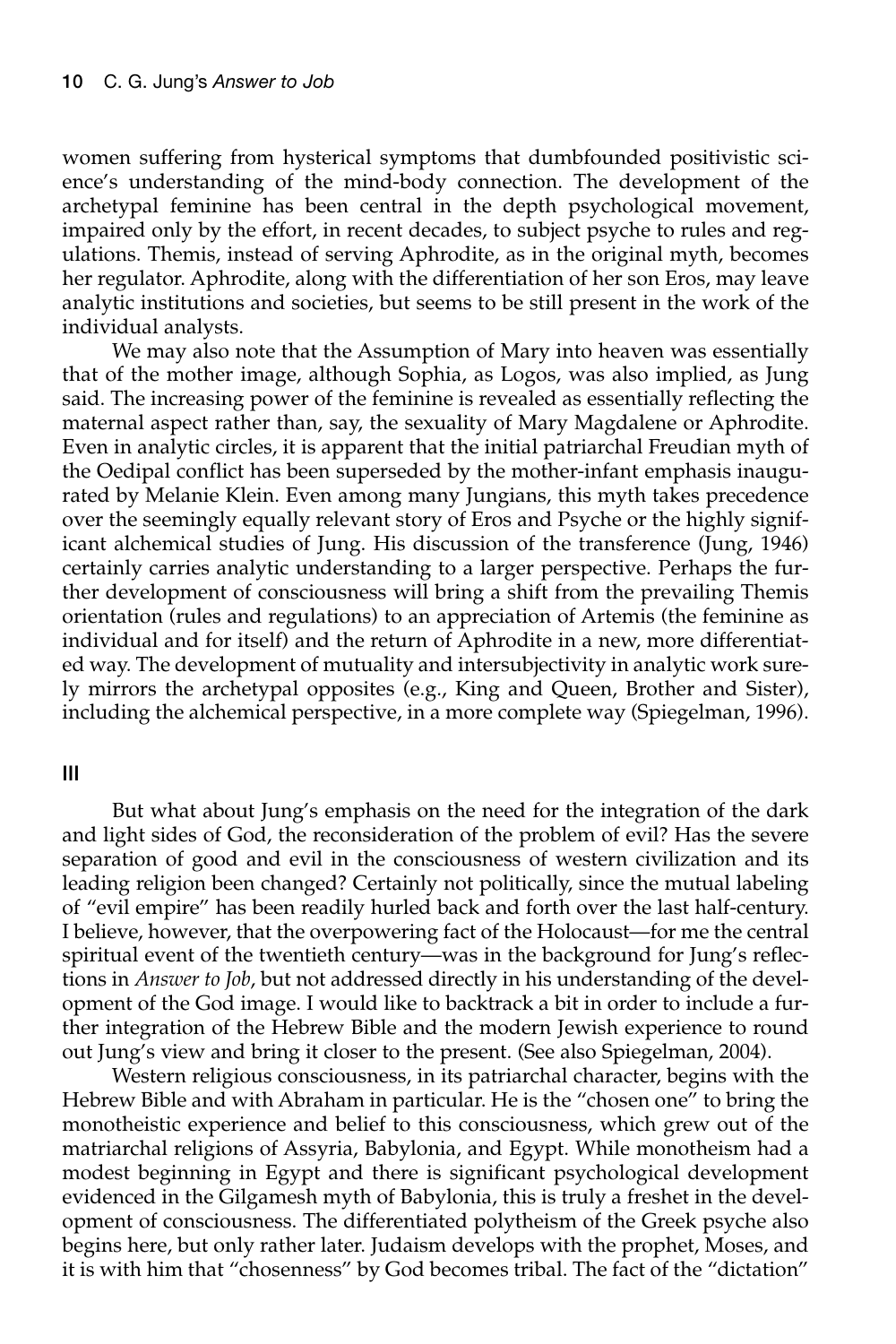of the Bible to Moses shows its general human character and origin, in the book of Genesis, but it becomes particular with the appearance of God to Moses personally. It is fulfilled, however, only through the commandments given to him and to the Israelites, as a tribe, on Mt. Sinai about 1313 B.C.E.

Abraham is, psychologically, a remarkable figure. He says, *hineni*—"Here I am"—to God's call, and apparently is even ready to sacrifice his son when God so commands. This theme of sacrifice will be evident once again when it is Jesus who is to be sacrificed, as discussed below. But this readiness to obey, without question or complaint, changes drastically when we get to the Book of Job. Prior to this, Abraham also obeys his wife, Sarah, when she grows wroth with her maidservant, Hagar, who has bragged about having a son when her mistress had not. Hagar and her son, Ishmael, are driven out, but she is assured that her seed, out of Ishmael, will be a great nation also. Traditionally, it is understood that the Arab peoples and, subsequently, Islam, are born out of this branch of the original "founder," so that Abraham is indeed the "father" of the three monotheisms in the West. It is noteworthy that when Sarah hears of the near-death of her beloved son, Isaac, she becomes very ill and soon dies. This shock, too much for a loving mother, is repeated a millennium and a half later, in the experience by Mary of the crucifixion of her son, Jesus. Isaac, one of the "fathers of Judaism," remains rather in the background, henceforth, in contrast to his father, Abraham, and to his sons, Jacob and Esau. This no doubt is because of that great shock to him, too, which occurred not when he was a child but when he was a man near 40. Yet it is he who is required to pass on the birthright to the eldest of his twin sons, Esau, and is deceived, both by his younger son, Jacob, and by his wife, Rebecca. She, remarkably, is told by God that Jacob should and would be the heir of the "chosenness" (as priests of God), although Esau would be also be the father of a mighty nation, continuing the path of Ishmael in some stories and of other nations also. So, the woman—the mother and the feminine—continues to hear and pass on the voice of the divine among the Hebrews, just as did Sarah and Eve before her.

While Abraham is totally loyal and true, without questioning his God, Isaac is nearly wiped out by his experience of the divine and with his father. Jacob, although devious, may be said to more fully carry on both an individuating experience and be a spokesperson for his people. He is the one who has the vision of the Ladder of Ascension into Heaven, with angels circulating upon it, and it is he who struggles with the angel of God all night. He thereby achieves the proper blessing on his own, making up for his theft from Esau of such specialness by God. Jacob, then, may be the succeeding conscious carrier of this path of "chosenness" and, by extension of his new name, Israel ("he who struggles with God"), to all of the Israelites.

So when we come to the experience of Moses, several generations later (leaving out for the moment the role of Jacob's brother, sons, and, in particular, Joseph), the defining moment is not the crossing of the Sea of Reeds (where all are chosen to be saved), but when he delivers the commandments given by God to all the Israelites at Mt. Sinai. The Hebrew Bible has it (Numbers 1:46) that there were 600,000 people present at that time and that the souls of all the Jewish people born since then were also present in some form to receive this transmission of divine direction on how to live life in relation to God and what this means. It is also tra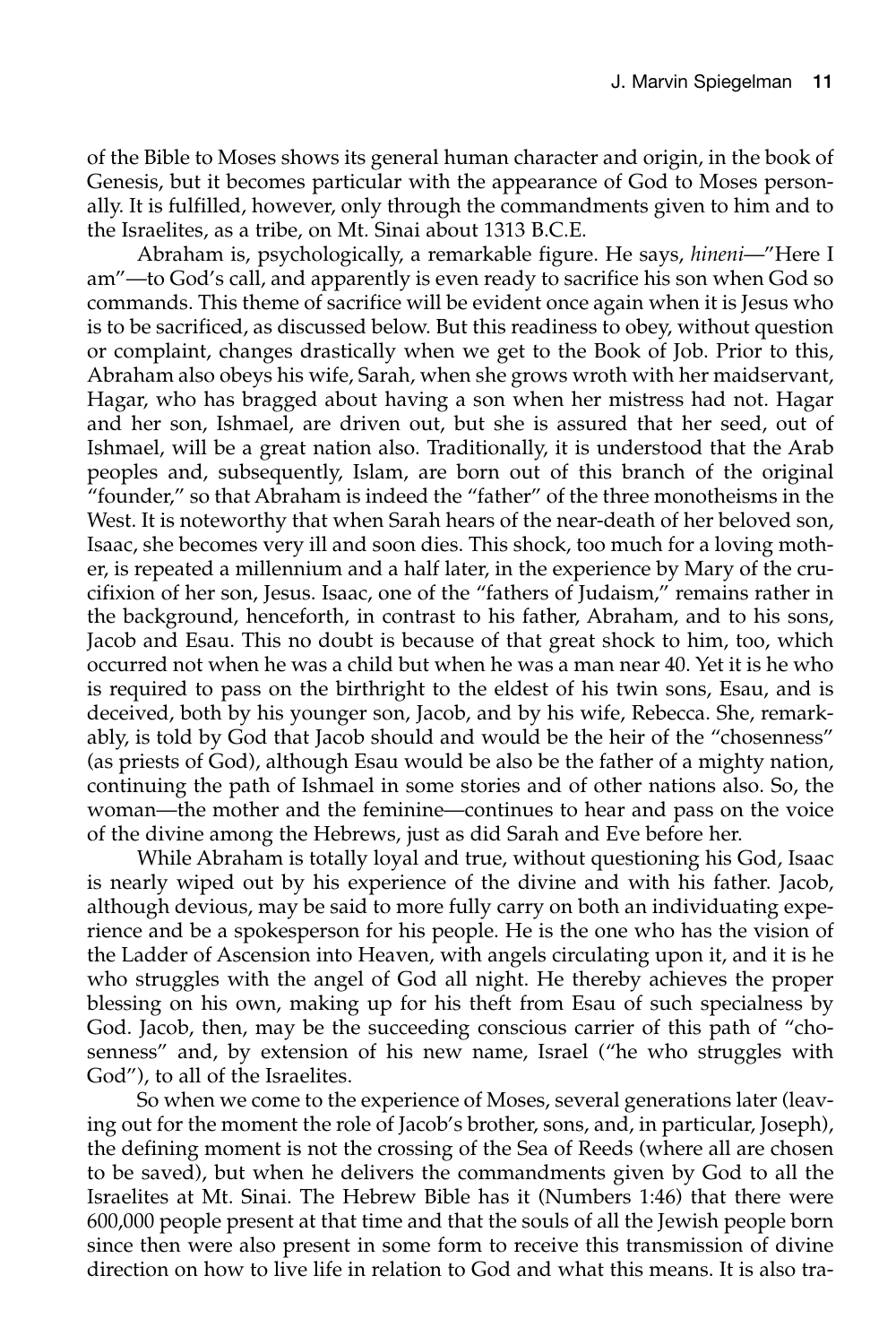ditional to understand that all 600,000 received the Torah and that there are thus 600,000 possible interpretations. This means that a collective or tribal consciousness was involved, but an individual one as well. With the birth of Christianity, we go from the 600,000 who received the "calling" at Sinai to the One who hears the voice of God from Nazareth onwards. The message is an individual one, and Jesus could readily be seen as someone who encourages individual salvation and, therefore, is closer to conscious individuation as Jung describes it. In the Christian story, the Jews were responsible for the Son of God's death. They killed God, or at least did not stand up for their own Messiah; thus they merited the subsequent rejection and persecution. Christians understood this as a proper retribution, while Christians themselves became the Chosen people. As this myth begins to change with the Enlightenment and the broader perspective of science and philosophy by the later 19th and 20th centuries, the power of the story diminishes for many people. Instead, with the appearance of Nazism—making itself present in a nominally Christian people with its paganism and Wotanism underneath—it would appear that God, too, permits the killing of the Jews (6,000,000 of them), since they "killed" his son. But this Holocaust also shows the dark side of God he either killed them or let them be killed, unjustly.

One might consider that whereas the original condition was that of the Many (Israelites) giving way to the One (Jesus), the movement now goes from the One (Jesus) who has experienced the divine most deeply, to the Many (the six million) who also did so, but in a shockingly dark and unjust fashion. Thus the stories of Job and Jesus are repeated: the innocents are put into the hands of the dark side. Now, perhaps, the presence of the Many is not just the continuing "chosenness" of Israel and the Jews, as God promised, nor only the continuation of Christian specialness and uniqueness, thanks to Jesus, but that once more the Group is emphasized. It is the Group that is visited darkly and now, perhaps, the Group is to be subsequently visited from the light side. Redemption is to be for the collective as well as the individual. The Book of Revelation, after all, also suggested that the End Days would see the saving and elevation into heaven of 144,000 souls. Jung brought consciousness of individuation as the path of finding the divine within, which was also the message of Jesus, and now, perhaps, the Group experience of both the divine "within" and "among" can take place. Or as I have described it (Spiegelman, 2003), there is God Within, God Between (mutual process in analysis, love), God Among (ritual observance), and God Around (Nature, Art, Music, Synchronicity).

Consider a further aspect of the symbolism of "six": the many ideas in Jewish thought about cycles and messianic expectation also revolve about the calendar itself. We are now in the year 5766–5767 (2005–2006 C.E.), anticipating the great change expected to occur in the year 6000. The universe is said to have been created at the outset of this 6000-year cycle, which can also be seen (as in the six days of creation of the world) as symbolic of larger time-scales or events. Is it not possible to consider that the foregoing ideas about the six might also find their culmination, not only in the 2000-year cycle of Christianity and of astrology, but also in the 6000-year cycle of Judaism? That the "new age" for the whole of creation could take place some 230 years from now is not such a bad prediction, should we listen to Jung's reflections on these processes.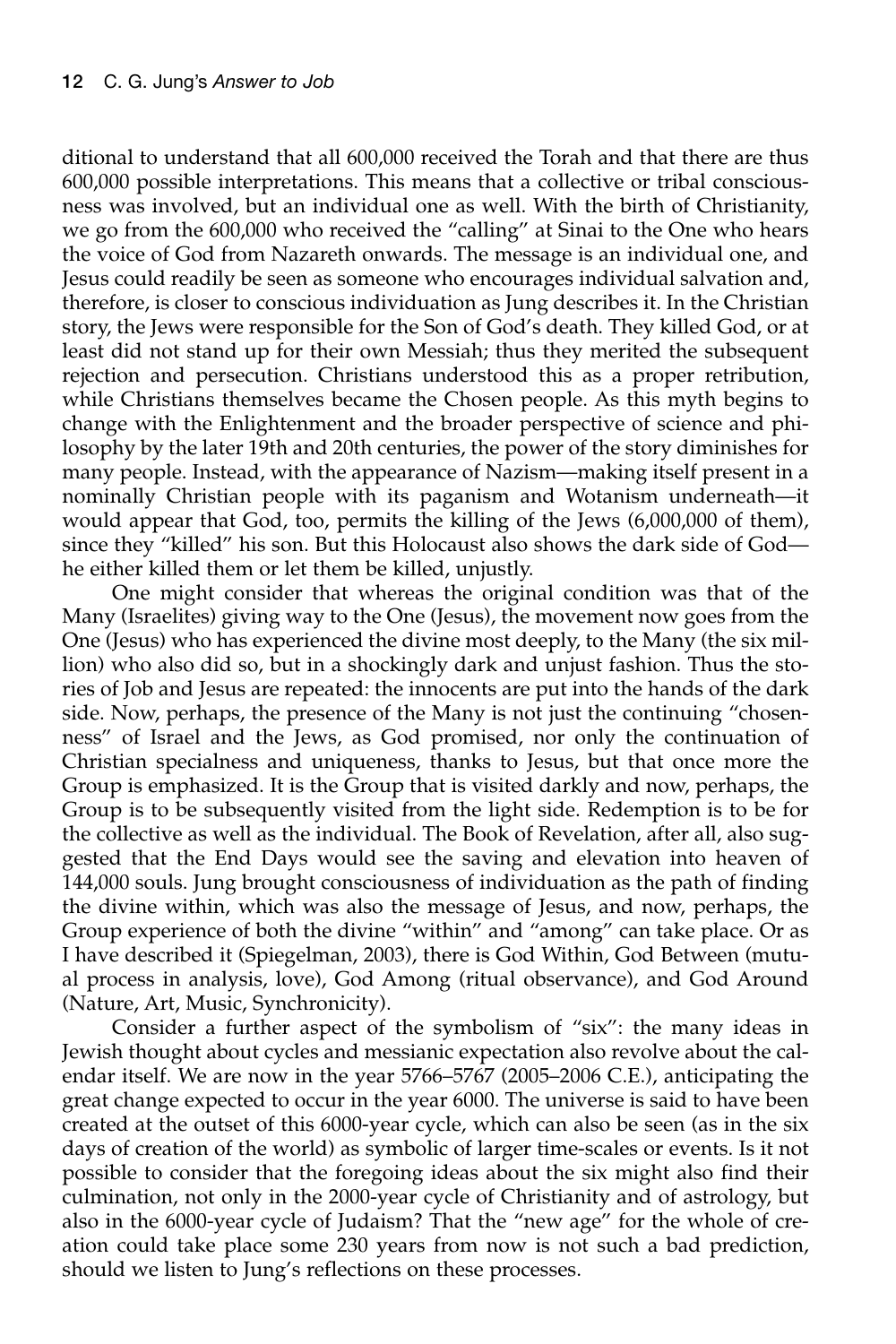It may also be noteworthy that the symbolism of six involves both duality and the triad, continuing the dynamic nature of recent history. It may be that the wholeness suggested by the quaternity and the sphere are still projected into that future time, perhaps preceded by the continuing development of wholeness in individuals and, perhaps, small groups.

#### **IV**

What remains now is to consider the most recent international experience of the problem of evil as evidenced in the quarrel among the monotheisms. After broiling for some time, the battle among the myths of Judaism, Christianity, Islam, and Scientific Rationalist Materialism has come fully into focus since the horrific image on 9/11/01 of the suicide/homicide Muslim bombers crashing into the "Twin Towers" of New York, and the Pentagon. Jung had mentioned, in passing, that he felt the spirit of Islam in the military passion of the Nazis, without casting any aspersion on the religion of Islam itself. Rather, he sensed that passion, armed with divine mission, something missing from the West for some time, was a primitive invasion of soulless Europe.

That, in itself, was prescient, but when we consider that the Muslim terrorists aimed their venom at a symbol of western might, we can see that the power they attacked was the mercantile, rationalist, scientific, non-religious myth that they despised. They do not bomb Christian churches (in contrast to synagogues) and mostly want all western materialism out of the Muslim world. Our response, however, is more complex. We embrace the values of the Goddess of Reason, namely democracy, tolerance, and the separation of church and state, but underneath that more modern commitment is the continuation of the Crusades. A western general proclaims that his Christian god is stronger than that of the enemy and our president prides himself on being a born-again Christian. In that sense, then, the old battle of Christian versus Muslim, as well as Muslim versus Jew, continues. It is true that the ancient war of the Christian against the Jew has been vastly alleviated, thanks to the experience of the Holocaust, I would imagine, with the Catholic Church in the forefront of this reparation. Protestant churches are a bit slower in such reconciliation (e.g., Presbyterian animosity toward Israel), but they are in no sense more hostile than the left and right of the European rationalist intellectuals. Fewer than 10% of Europeans ever attend church (aside from Italy and Ireland), in contrast to 40% in the United States, while over 90% of Americans profess faith in God. We proclaim the values of the Founding Fathers, a kind of benevolent deism, but 60 million copies of books proclaiming and describing the End Days and Armageddon have been sold in the United States over the last ten years. On the other hand, the hatred among Muslims toward the Jew equals that of the Nazis, with Israel becoming the contemporary focus for traditional anti-Semitism. Judaism, meanwhile, tries to realize the ancient dream of homeland as promised by God, whether secular or religious.

Are these warring strands all part of the mind of God, we might ask, following Jung? I think that we can see it this way, now. Jung also saw the interplay of archetypal forces played out at a political level. We witness the shadow and light of each of our western religious traditions, including the rational/scientific,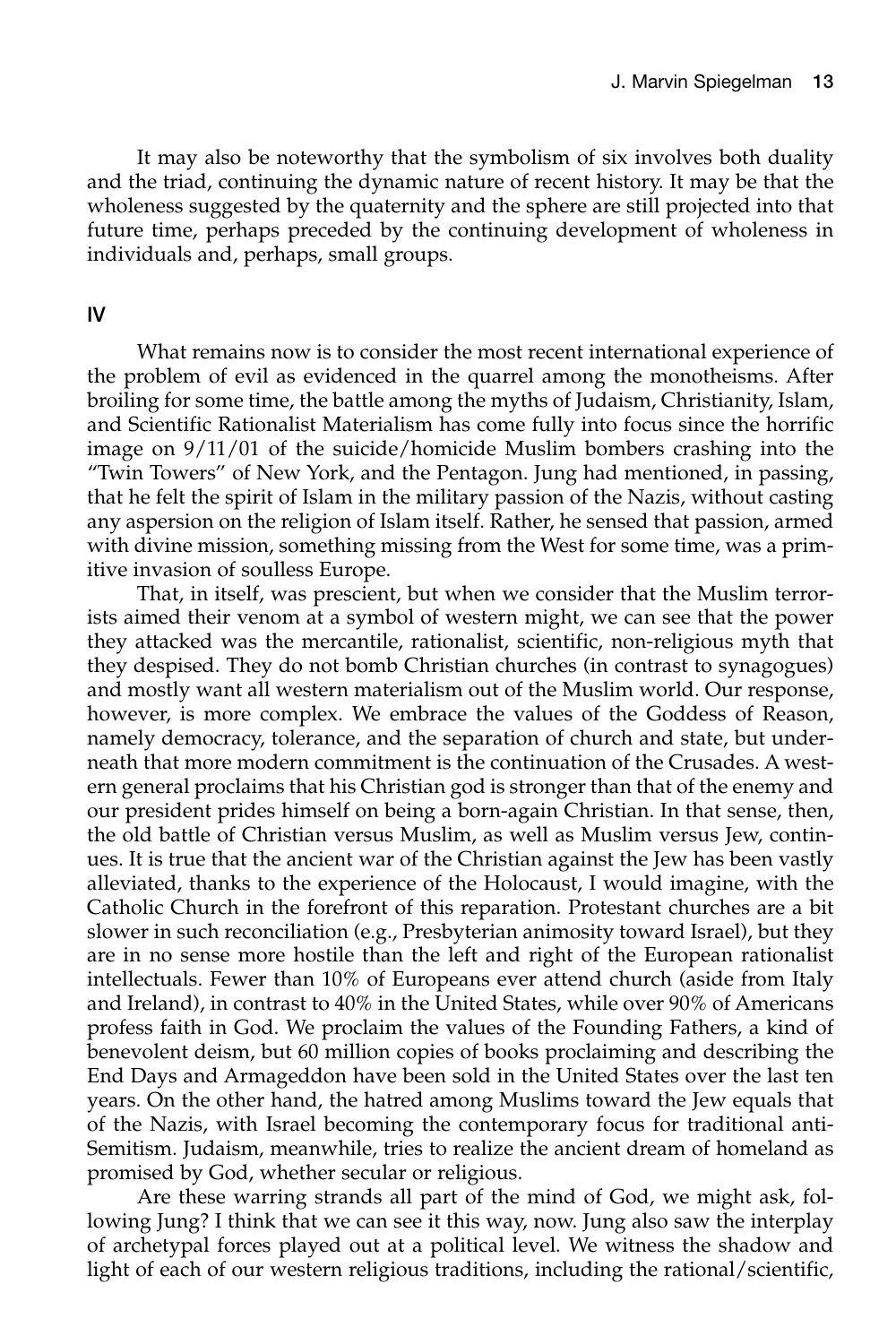informing the nations and regions. As Jung saw, nations now carry the inflation of certainty of their rightness, as the faiths always have. But the clash of opposites is visibly and horribly demonstrated in the crash into the Twin Towers and in the suicide bombers in the Middle East. Islam, never having had the Enlightenment (which brought democracy, civil rights, and individuality to the West, as well as the less attractive mercantilism and secularism), attacked the overarching, even hubristic, symbol of those towers, along with their human occupants. This can be seen as a negative *coniunctio*, with a possible more positive union in the future, perhaps bringing these valuable qualities to the Muslim states, as the United States proclaims it wishes to do. Perhaps Islamic passion and the capacity for submission to the divine (which the word Islam connotes) will also affect us, particularly our rationalist hubris.

The shadow side of the United States, however, including our greed, excess, aggressiveness, and righteousness, finds its foe in the Islamic shadow of violence and intolerance, as well as even more inflated righteousness. This battle of the opposites, each of which feels itself—as monotheisms do—to be "the truth," can be seen as different aspects of the divine Oneness who has "chosen" all of them at various times. Their increasing interaction may indeed be due to the End Time in which the New Age—or no age!—takes place. Christians expect a Second Coming, Jews the Messiah, and the Muslim Savior is the twelfth Imam, named Mehdi, all of whom appear when corruption and chaos are at their worst. Hence evil is central to all three monotheisms. Secular, scientific rationalism has had many utopian schemes over the last two centuries, but the myth relies on the advancement of knowledge and technology to the degree that humanity can recreate itself and, without acknowledging God, science becomes the Creator itself. Considering the advances in genetics, biological sciences, and technology, that aim is no longer only a distant dream.

How, then, will these strands in the western and mid-eastern psyche, aspects of the Self, reconcile or annihilate each other? And what does God intend? I would offer that this new kind of "world war" is part of that larger struggle in which Jung's and others' vision of the One World is gradually coming into being, however slowly and painfully. And that means that the Asian religions, the polytheism of Hinduism and the non-theistic religion of Buddhism, as well as the animism of Africa, are ultimately to be included in our One World. Marie-Louise von Franz, perhaps Jung's most gifted pupil, believed that unless Christianity was able to integrate the divine mercurial stratum of the psyche discovered by depth psychology as revealed in alchemy, it was likely to be totally relativized.

All this is of great challenge to the traditional monotheistic orientation and asks for integration. The One Divine in Multiple Aspects has been experienced by many individuals in dreams, such as the famous one of Max Zeller, in which people all over the world were building the new Temple (Zeller, 1975). Jung acknowledged to Zeller that he had seen many such dreams and avowed that this would occur in about 600 years. So, we have another numerical time frame of a coming unification. And then, perhaps, if we have not destroyed each other, the Monotheistic God, along with its divisions and oppositions, will find its fulfillment in a new world myth.

That anticipated wholeness can also be imagined in our increasing use of the term "planet," beginning with the vision of the earth as seen from the moon not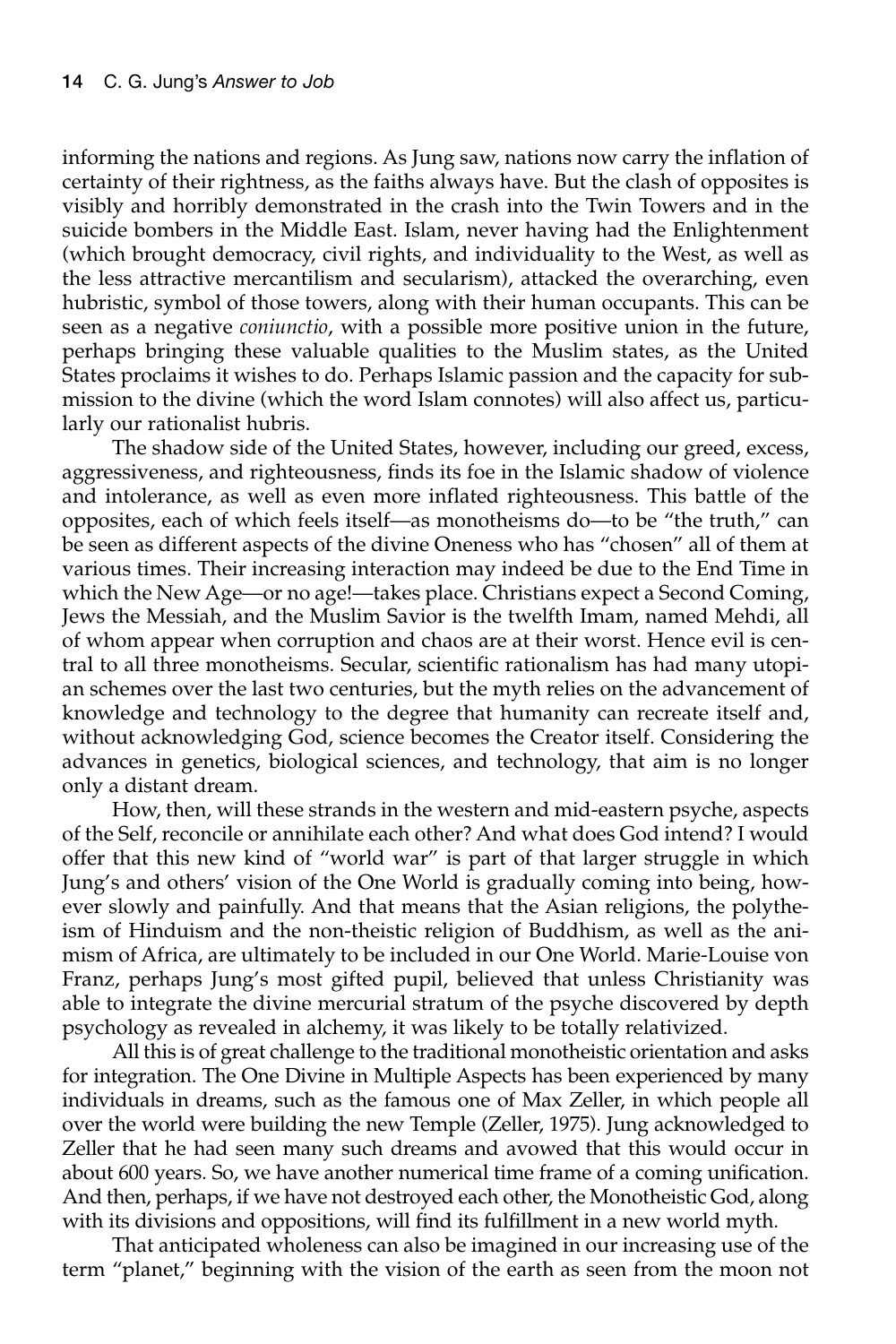so long ago and by the earlier vision of Jung in a near-death experience when he glimpsed both this sphere and the wonderful "blue" around it. It may also receive symbolic support from science, in that a new fusion-type nuclear reactor—in contrast to the fission (atom splitting) reactors we have been struggling with for half a century—is being built in France, under the aegis of a many-nation consortium. This anticipated wholeness, one hopes, will include the achievements of individuation and enlightened group membership in its totality. But before the mystery of the divine, we can, like Jung, remain aware that we are only our limited egos before the One who encompasses us on all sides.

#### **V**

Several anonymous critics have responded to this paper (in an earlier draft) and the editor has been kind enough to send these to me for comment.

One person believed me to be too contained in Jewish psychology, thus "writing out of metaphysical or ideological or political containment." I suppose this was because I mentioned that a "Jew like me" took pause at Jung's astonishing insight, but perhaps the use of Jewish material, as well as the number symbolism (which others also questioned), contributed. This judgment would astonish members of my Psychoecumenical Group, meeting for over twenty years and comprising a Buddhist priest, a Catholic priest, two nuns, an Orthodox rabbi, an Episcopal priest, a Protestant minister, and occasional visitors of other faiths, all of whom are therapists, with me as the only clerically lay person. It might also surprise those who have read my many books, authored or co-authored or edited, on the relationship of Jungian psychology to Buddhism, Judaism, Catholicism, Protestantism, and to Sufism-Islam, which, I have prided myself as thinking, I wrote from the experience of these faiths from "inside" (psychologically) and not merely as an outsider to them. I can only also suggest that I was simply telling something about my personal origins, just as Jung did when acknowledging his background was Christian. I presume that we are all analyzed and psychologically oriented and to that extent not "contained" in any myth other than our own, individual one. Hence, when speaking about God or the God-image, I am referring, like Jung, to the psychological images emerging from the unconscious and I am not positing the objective "truth" of any of these. Are we not, we Jungians, engaged in the work with psychic reality? But perhaps this critic was put off by the emphasis on the Jewish experience and number symbolism. I brought this aspect forward since I think that Jung was less inclusive in this way (and this was also the opinion of the Jesuit Jack Miles) and because the Holocaust seemed to me to be of overwhelming significance. But I trust that I did not overdo this focus, and I believe that I was still quite connected to Jung's work and attitude.

This critic, and two others, also thought that I was too speculative with my intuitions about number, etc., and that I was not sufficiently grounded. "Where's the beef?" asked one, and another thought I was being theological or theosophical. I admit to the speculative intuition, but reject the other judgment since I place myself firmly in the psychological, imaginal camp, just as Jung did. As to the "beef," I prefer a statement that what I presented was not this person's "cup of tea," which I can surely understand.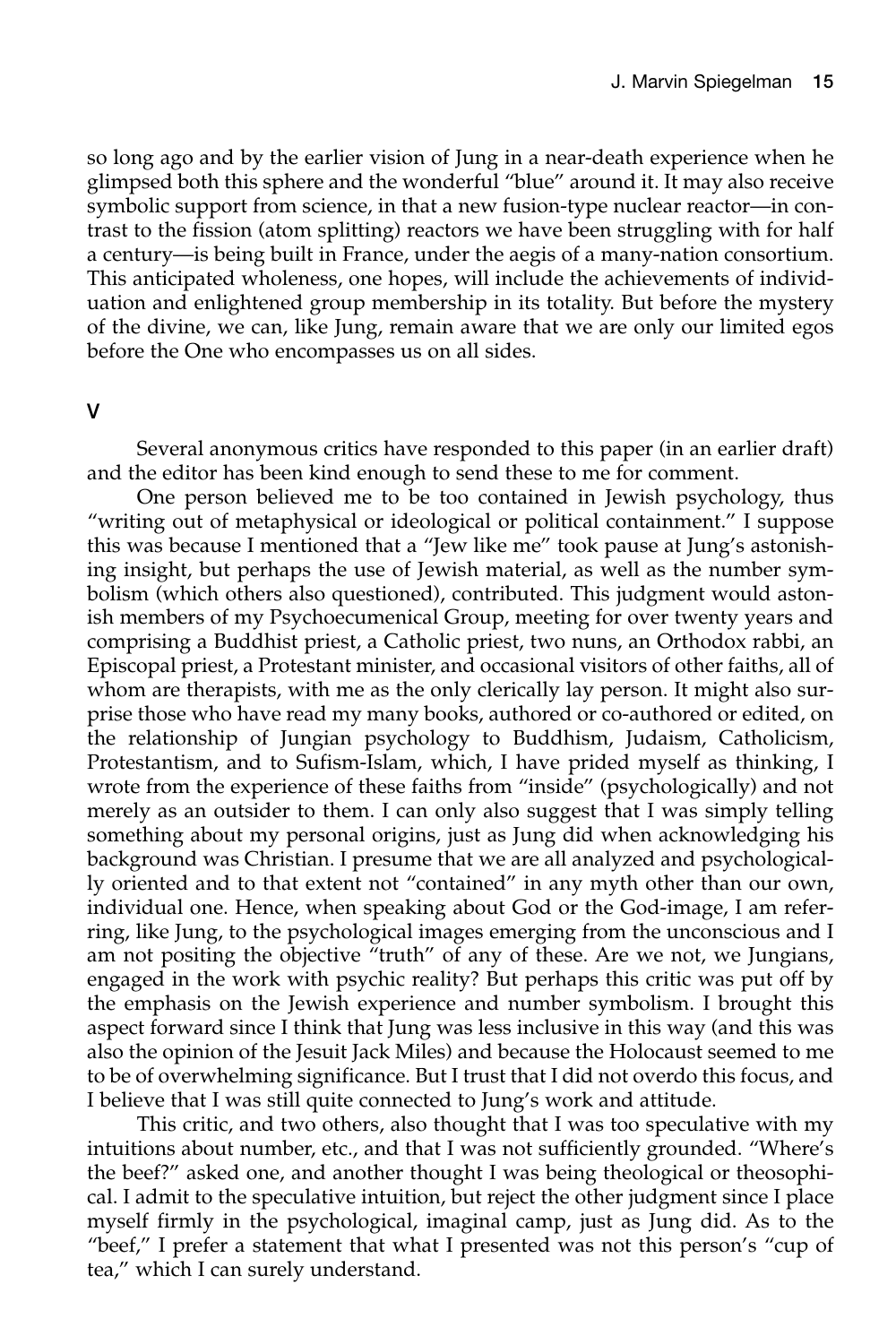The symbolism of the six has leapt out at me for many years, in the ways I mentioned (e.g., Holocaust numbers, Sinai, etc.), and I approach this number symbolism just as Jung did in *Aion* and elsewhere, as an archetypal expression of how the unconscious structures experience and events. I might have added other items, such as the Six-Day War, experienced by many as numinous or even miraculous, the six-sided Star of David, six days of Creation, etc. If the intuitions I put forward are not convincing, then so be it. I do not assert "truth" in this way. I offered my own since they were striking for me and nobody has put forward other intuitions or analyses about *Answer to Job* or the subsequent events of our time relating to Jung's intuitions. Sensate types will be unconvinced, of course, as well as other intuitives who have yet to express their own views. What I assert again, however, since this seems to be overlooked, is that all of us are speaking about the imaginal, psychic reality, which is crucial for Jungian thought (as it also is in the various mysticisms). It was from this perspective that I also presented the quip about Mary speaking into Gorbachev's ear. It was not funny for one critic and apparently was not seen in its psychological intention either.

The most extensive—and valuable—criticism came from one person who also found the number symbolism too literal. I need to remind all of us that the interplay between psychic reality and physical reality is interpenetrating and variable. I call attention to the intuition Jung had in his last years that the world would undergo terrific devastation. From his experience of his first deep immersion in the unconscious, seeing blood overcome Europe, except for Switzerland, and later seeing the effect of World War I, Jung often brought the two kinds of reality together. It is true that we never know to what extent the symbol becomes concrete or literal, but we try to hold these opposites together creatively, do we not?

This same critic took issue with my mention of Aphrodite in the consulting room, which was seen as "bad Hillman." This person also did not like my statement that "the development of the archetypal feminine has been central in the depth psychological movement, impaired only by the effort, in recent decades, to subject everything to rules and regulations." To this critic this sounded like "a rationalization for sexual acting out on the part of analysts individuated enough to resist collective moral sanctions." This person sees Aphrodite, I believe, from a perspective different from my own. That Aphrodite is the one who sanctions a dark Eros, just waiting for the opportunity for lust to triumph. The aspect I had in mind, however, belongs to the Psyche/Eros myth of our current aion, in which psyche has to undergo tests and transformation under the hands of Aphrodite in order to ultimately unite with her son, Eros, and achieve wholeness. The other view, of course, is the very one that many in our society seem to embrace and, it seems to me, illustrative of the very triumph of Themis over Aphrodite, rather than serving her, in the way that I have suggested. But I understand the fear and concern, for this involves the very darkness in the divine principle (now on the feminine side) that Jung was writing about.

This person also took issue with my focusing on the western monotheisms. I fully understand this, in light of the slowly emerging "world myth" I was writing about, but I was writing about *Answer to Job* and that book was certainly dealing with the Judaeo-Christian tradition. (Incidentally, Jung's is one of the very few books that can truly combine these, in my opinion). It looks as if there is still so